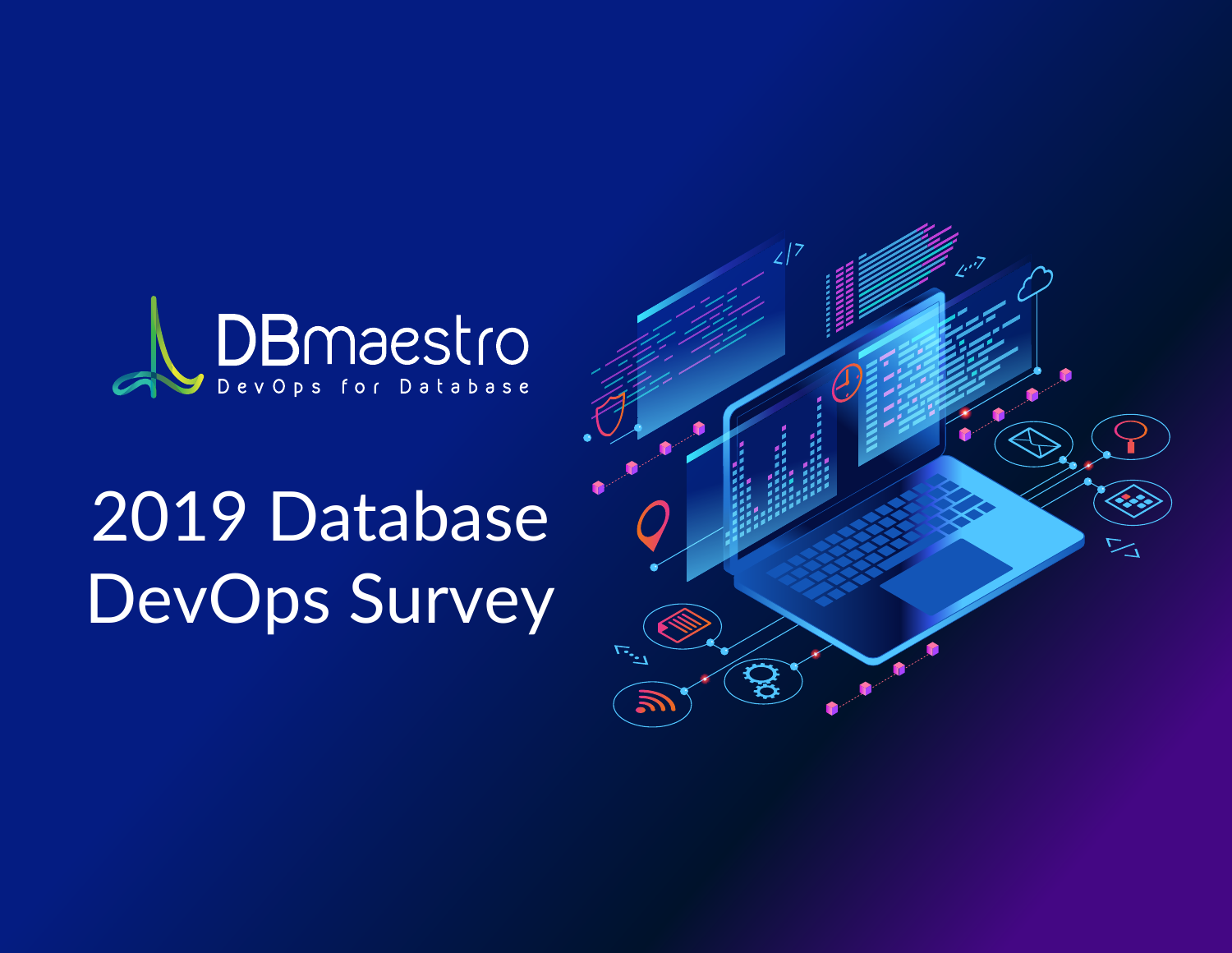# Table of Contents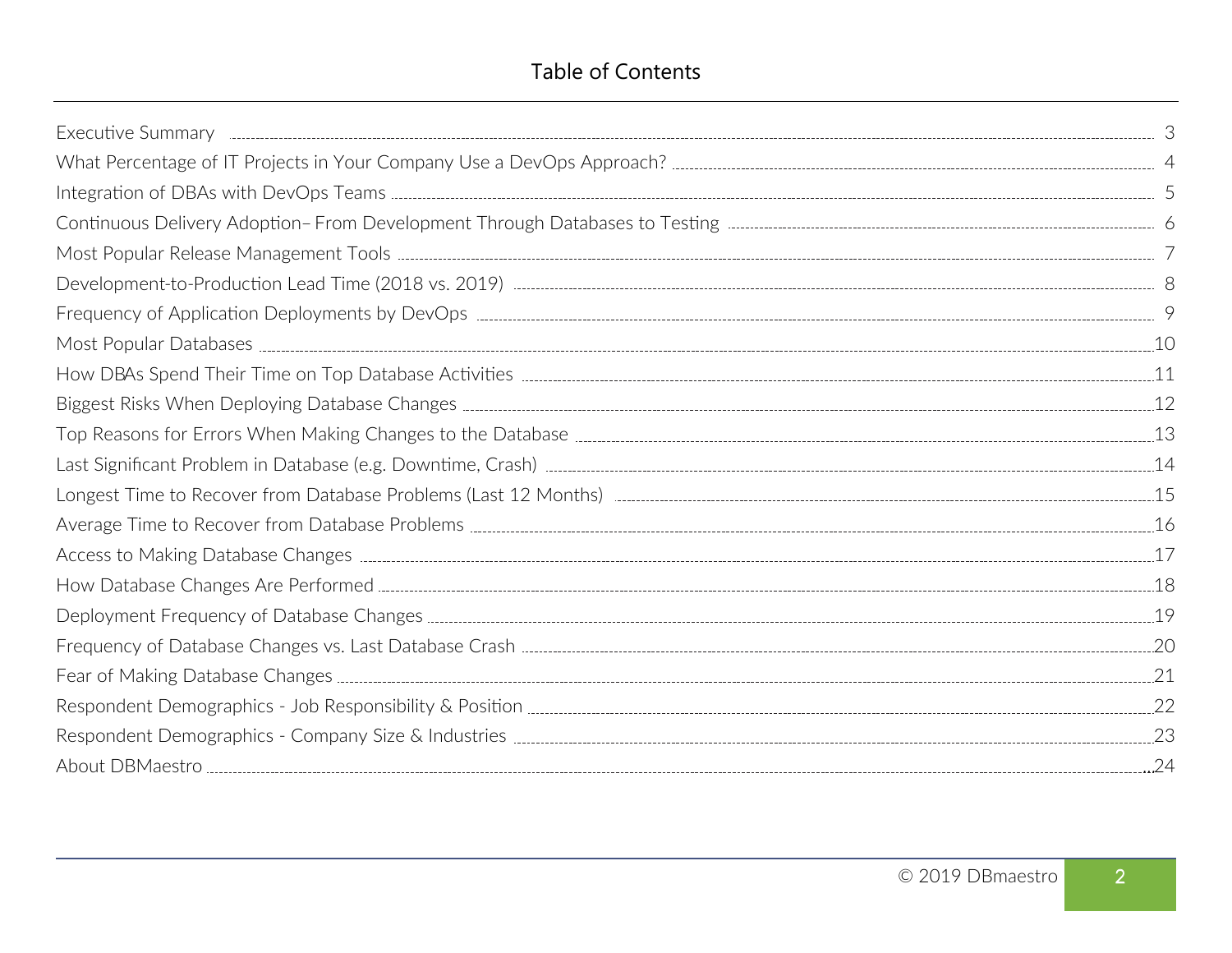DBmaestro's annual Database DevOps Report reviews the challenges and best practices of companies using or looking to implement DevOps for databases. The results are based on responses from 253 companies from around the world, collected through an online survey conducted in April 2019.

Key findings from this year's survey include:

- The majority of survey respondents (85%) are already using DevOps in their projects, with **42% using DevOps in more than half of their projects.** Only 10% of the companies have yet to adopt DevOps for their projects. Close to **40% of the companies who were not practicing DevOps started doing so in 2019.** DevOps adoption rates are going up as expected.
- While DevOps has been widely adopted to quickly deploy development changes, when it comes to databases **only 12% of respondents are able to deploy database changes daily.**
- **Continuous Delivery is highly adopted for Application Development (55% of non-partial implementations), but lags behinds when it**   $\bullet$ **comes to Databases (25%).**
- Looking at 2018, **14% of respondents have an impressive lead time of a day or better.** This number is expected to double in 2019, with 28% aiming to have a lead time of a day or less. Yet DBAs are the bottleneck of making changes with 49% of companies allowing only DBAs to make database related changes.
- The top risks when deploying database changes account for 69% of the biggest risks, and include: Downtime (25%), Performance impact (23%) and Data loss (21%).
- **Configuration drift is the #1 reason for errors when introducing database changes** rated so by 70% of the companies. In fact, 7 out of 8 reasons for errors when making database changes, are issues that have long been solved in the world of code development.
- **Database crashes are quite frequent. A quarter (25%) had a significant problem in the past month,** and almost half (46%) in the past 3  $\bullet$ months. Amount of failures increases with the frequency of database deployments.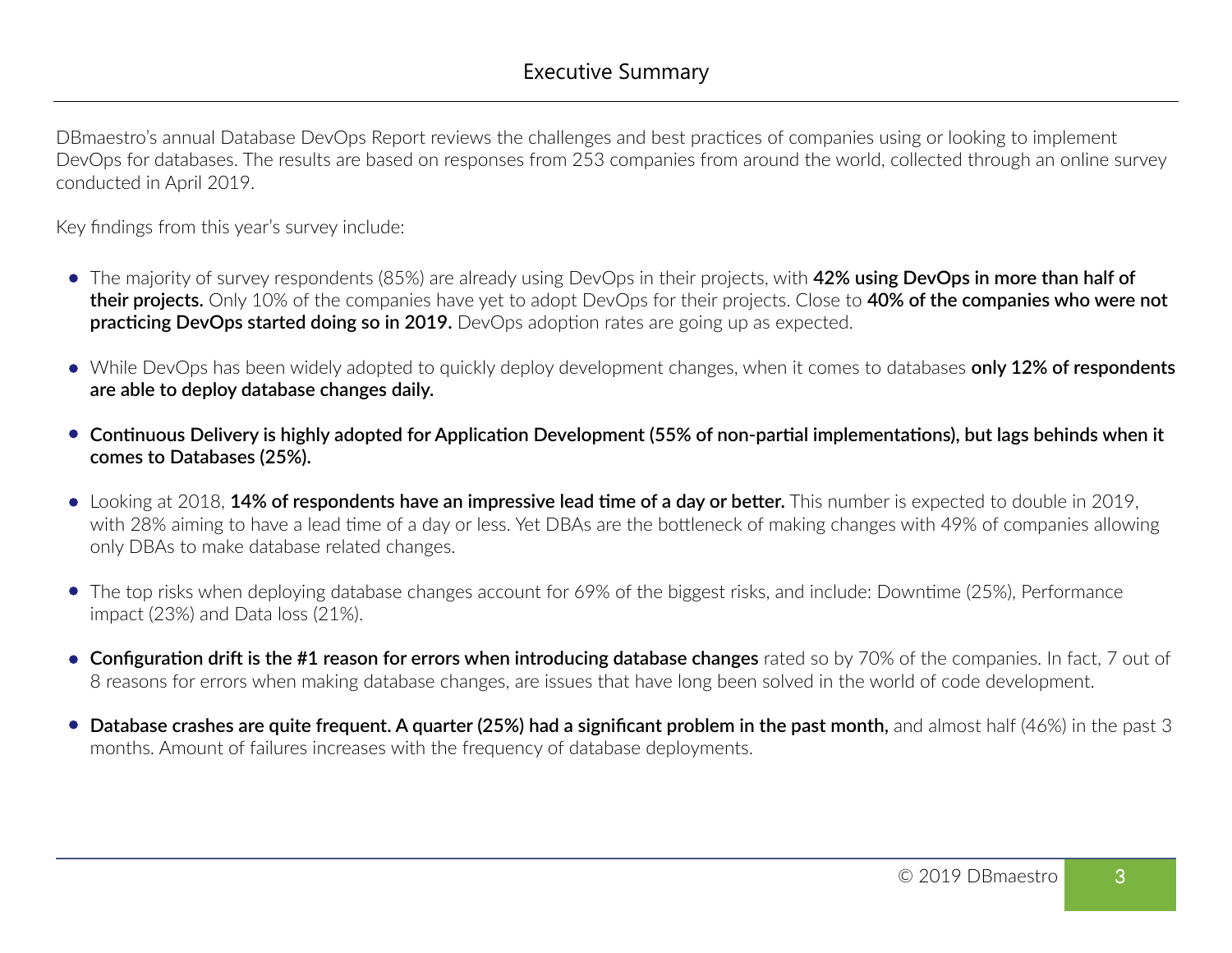

#### **The majority of survey respondents (85%, up from 74% in 2018) are already using DevOps in their projects, with 42% using DevOps in more than half of their projects (up from 34% in 2018).**

Only 10% of the companies have yet to adopt DevOps for their projects. This is down from 17% in 2018.

Overall DevOps adoption rates are going up in 2019 in comparison to 2018 as expected.

**Close to 40% of the companies who were not practicing DevOps in 2018, started doing so in 2019.** Companies already practicing DevOps, are expanding their implementation rates.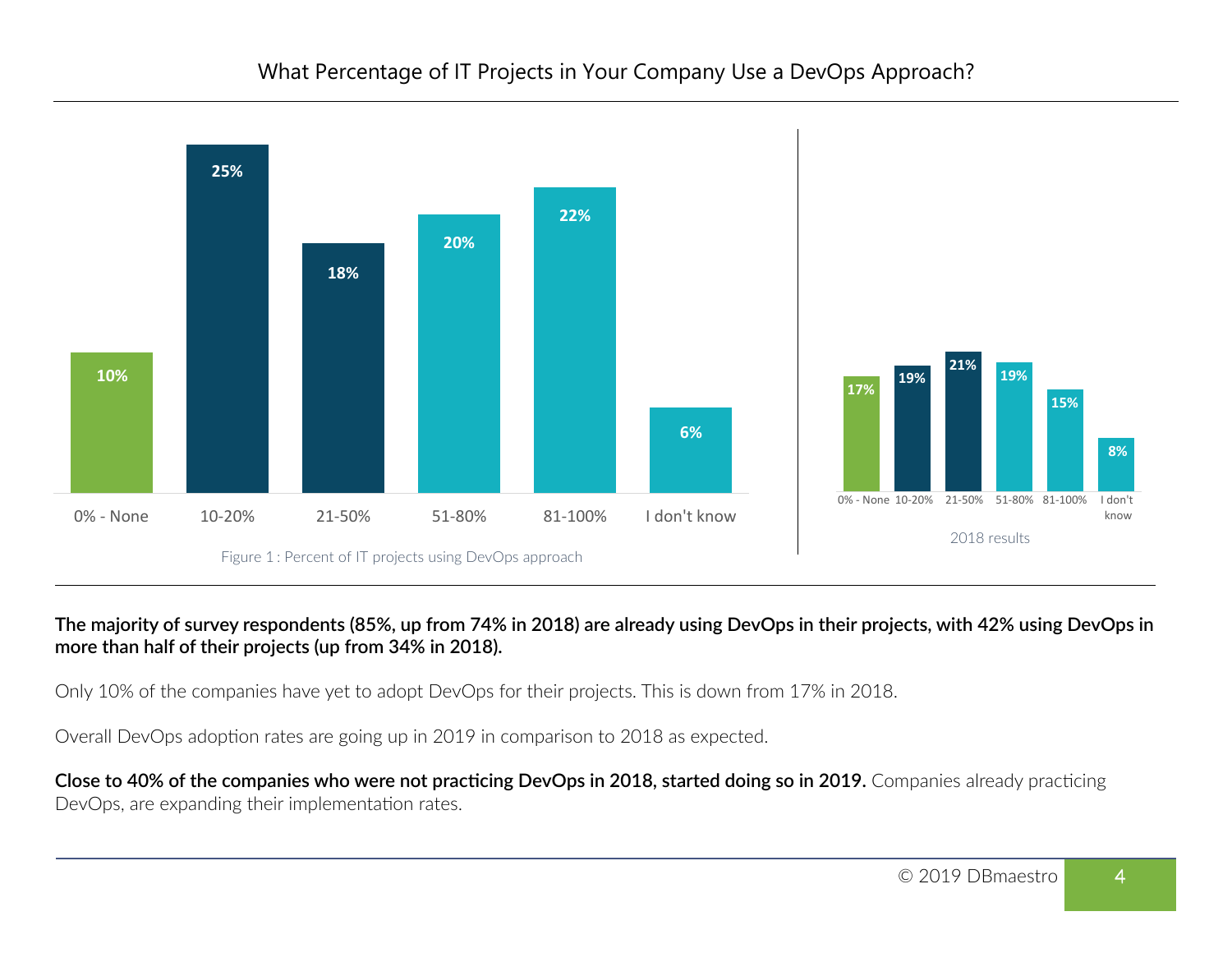

Most survey respondents (82%) have some level of integration between the DBA and DevOps teams, with 20% fully integrated (up from 16% in 2018) and 62% showing "some" or "mostly" integrated teams.

Only 18% of companies have no integration between the DBAs and DevOps.

Overall participation rates of DBAs in DevOps teams is going up, but only marginally so, and the majority are still not integral part of DevOps adoption.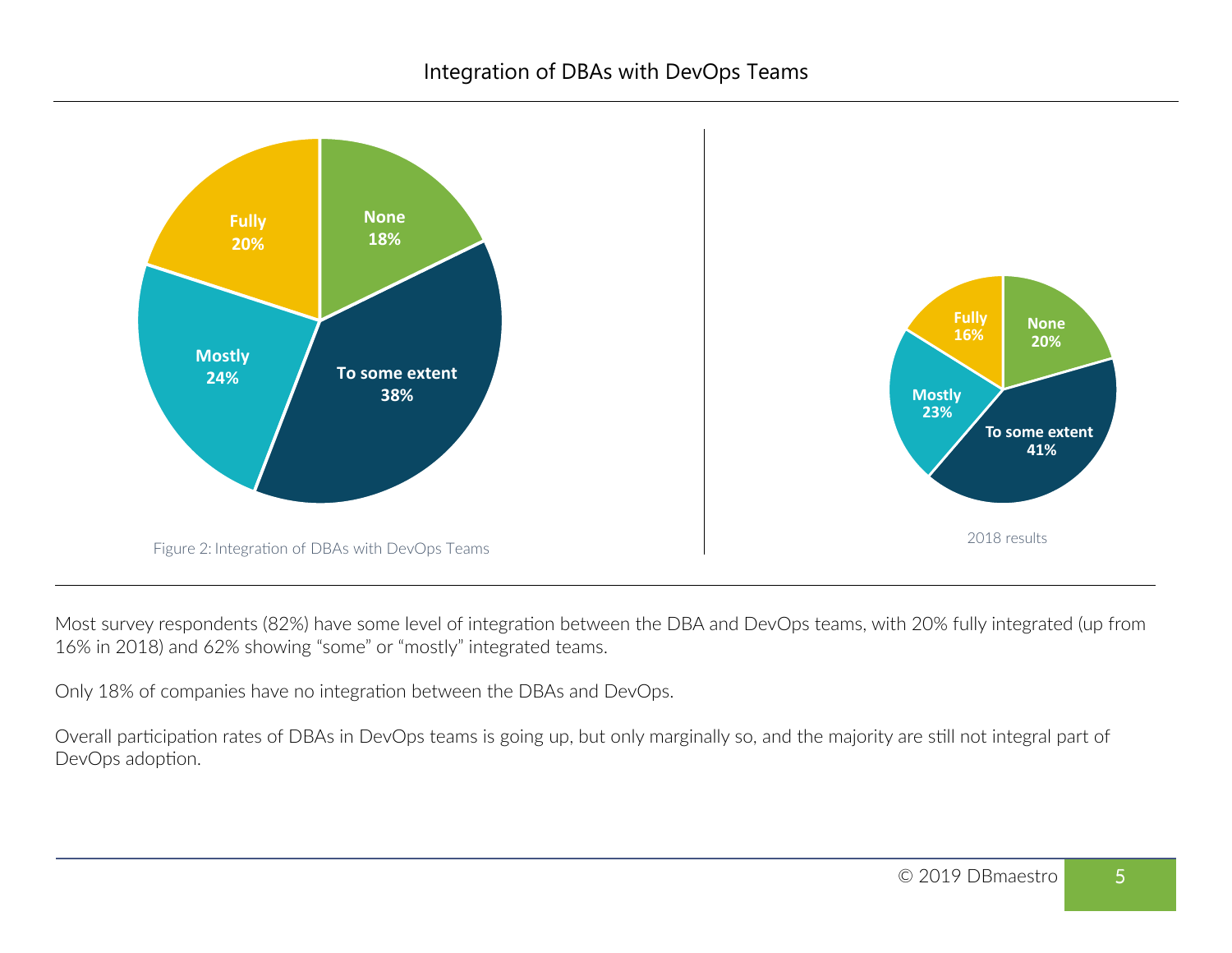We asked respondents to what extent their company has adopted continuous delivery in Application Development, Databases, Infrastructure, Security and Testing.

It comes as no surprise that Application Development leads the way with Continuous Delivery, with 88% of respondents showing adoption (same as reported in 2018).

When comparing advanced and full adoption (i.e. in 50% or more of IT Projects), there's a gap between **Application Development (55% adoption),** Testing (39%) and **Databases, which lags behind with 25%.** 

Interestingly, **more companies are planning to implement CD for the databases (28% in 2019 vs 17% in 2018),** BUT also less are stating they have achieved their goal in doing so (25% in 2019 vs 37% in 2018)

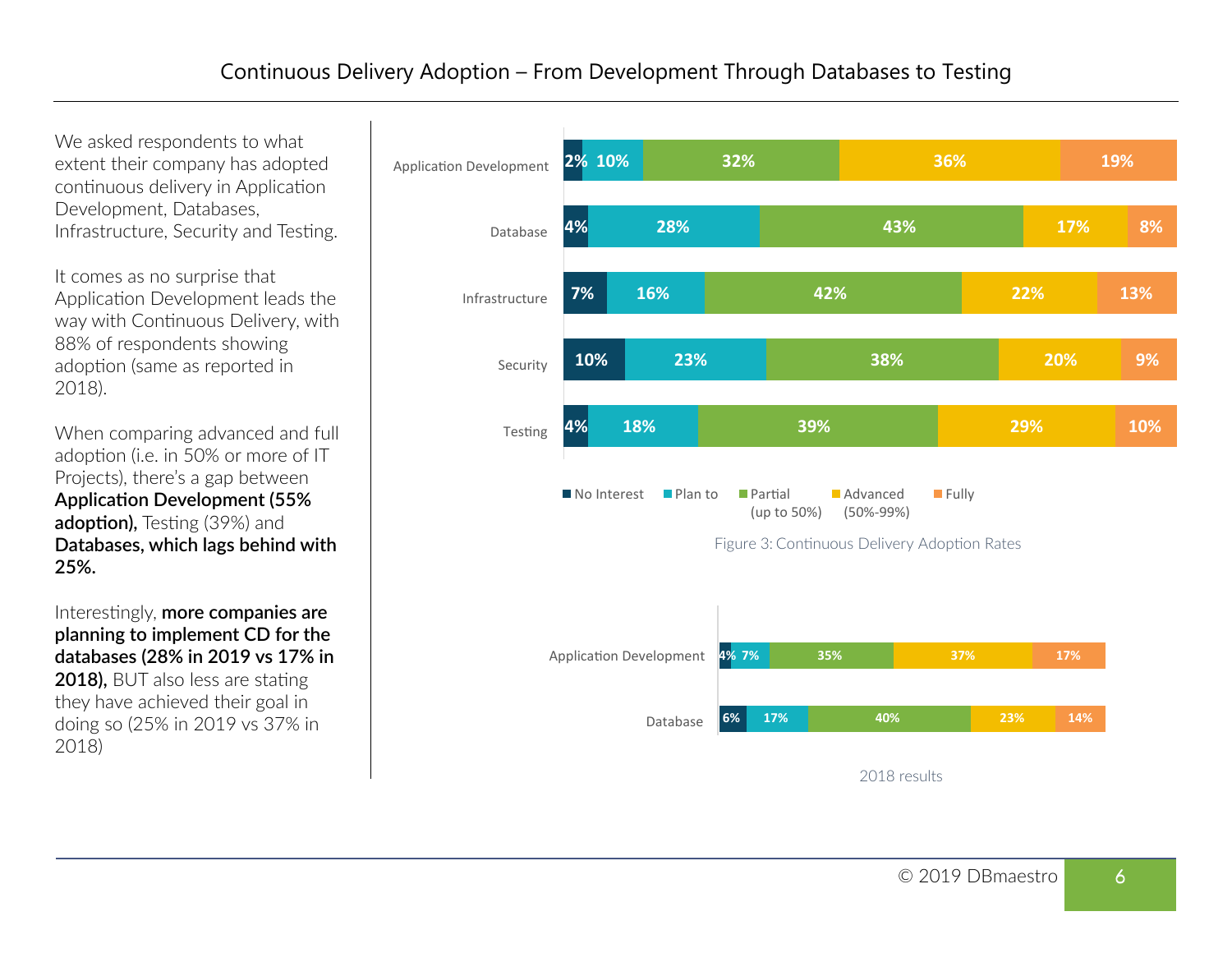

Jenkins is by far the most popular release automation tool amongst survey respondents, **getting stronger** in 2019 (38%, up from 34%).

#### **Microsoft made a significant jump with Azure Pipelines from 4% reported last year, to 14% this year.**

Together with Microsoft's Azure, Bamboo, TeamCity and IBM UrbanCode – these five release tools account for more than 72% in terms of popularity.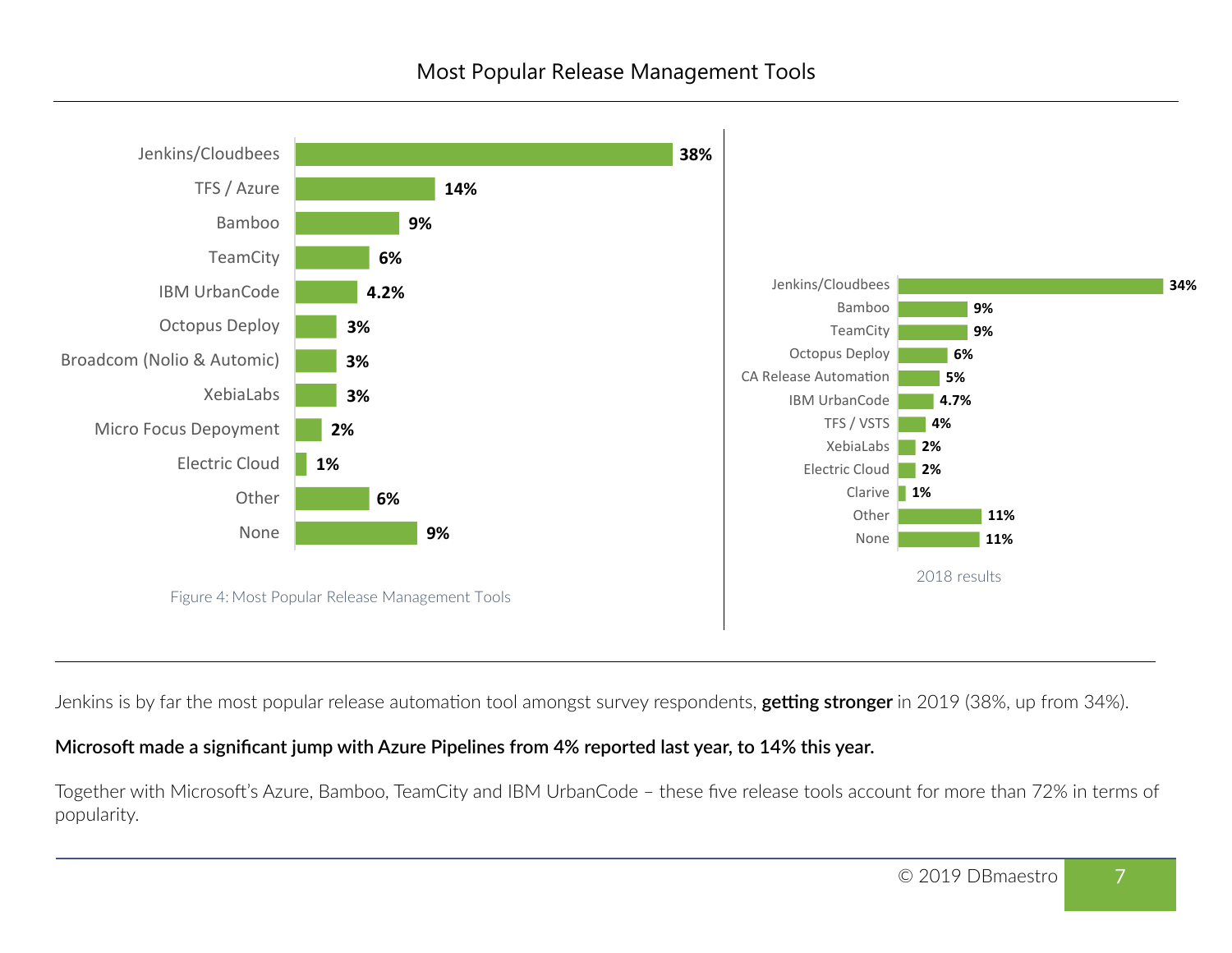**3%**

Less than an hour

**9%**

**11%**

We asked respondents what their development-to-production lead time was in 2018, as well as their goal for 2019.

Looking at 2018, 14% of respondents have an impressive lead time of a day or better. This number is expected to double in 2019, with 28% aiming to have a lead time of a day or less.

**Expectations to move faster are trending up** from last year (23% rising to 28% in 2019), but actual getting there is not always easy (actual progress from 12% in 2017 to 14% in 2018).

**Half** of 42% of long-cycle teams with quarterly lead times, are planning to shrink lead time (hoping for 21% in 2019).



**5%**

**5%**

**3%**

**8%**

A day A week 2-4 Weeks 1-3 Months 4-6 Months 6+ Months

2018 results

8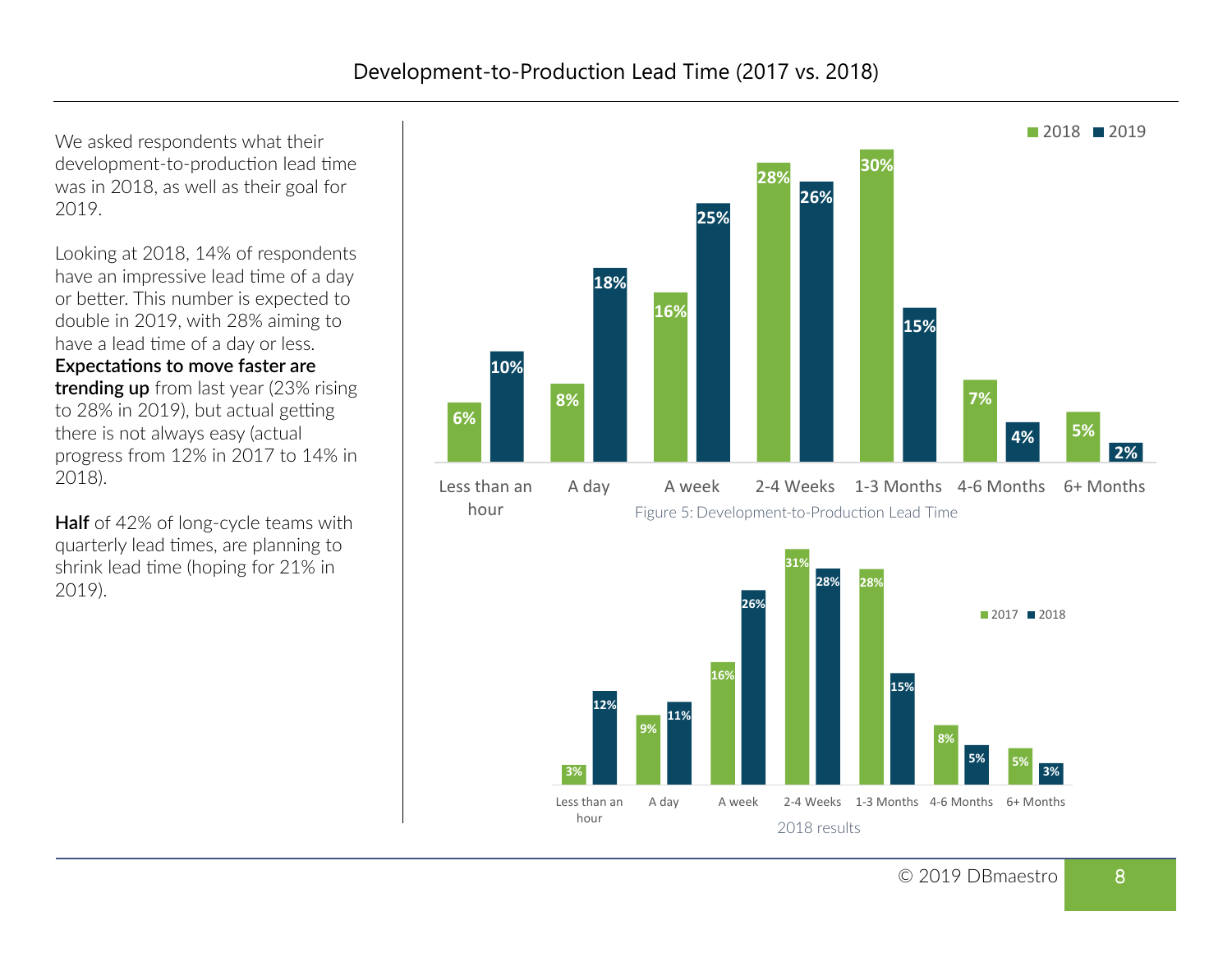We asked respondents what the frequency of their application deployments by DevOps was in 2018, as well as their goal for 2019.

Looking at 2018, 46% of respondents deploy more than once a week (up from 43% last year). This number is expected to rise in 40% in 2019 to 64% (almost the same goal as set a year ago, 62%, a goal that has not be met yet).

In 2018, 87% are already deploying once a month, a couple of times a month or better, and this number is expected to grow slightly to 90% in 2018 (same as reported last year).

**Comparing 2017, 2018 and 2019 shows that same goals are being targeted but achieving them takes longer than expected.** 



Figure 6: Frequency of Application Deployments by DevOps



2018 results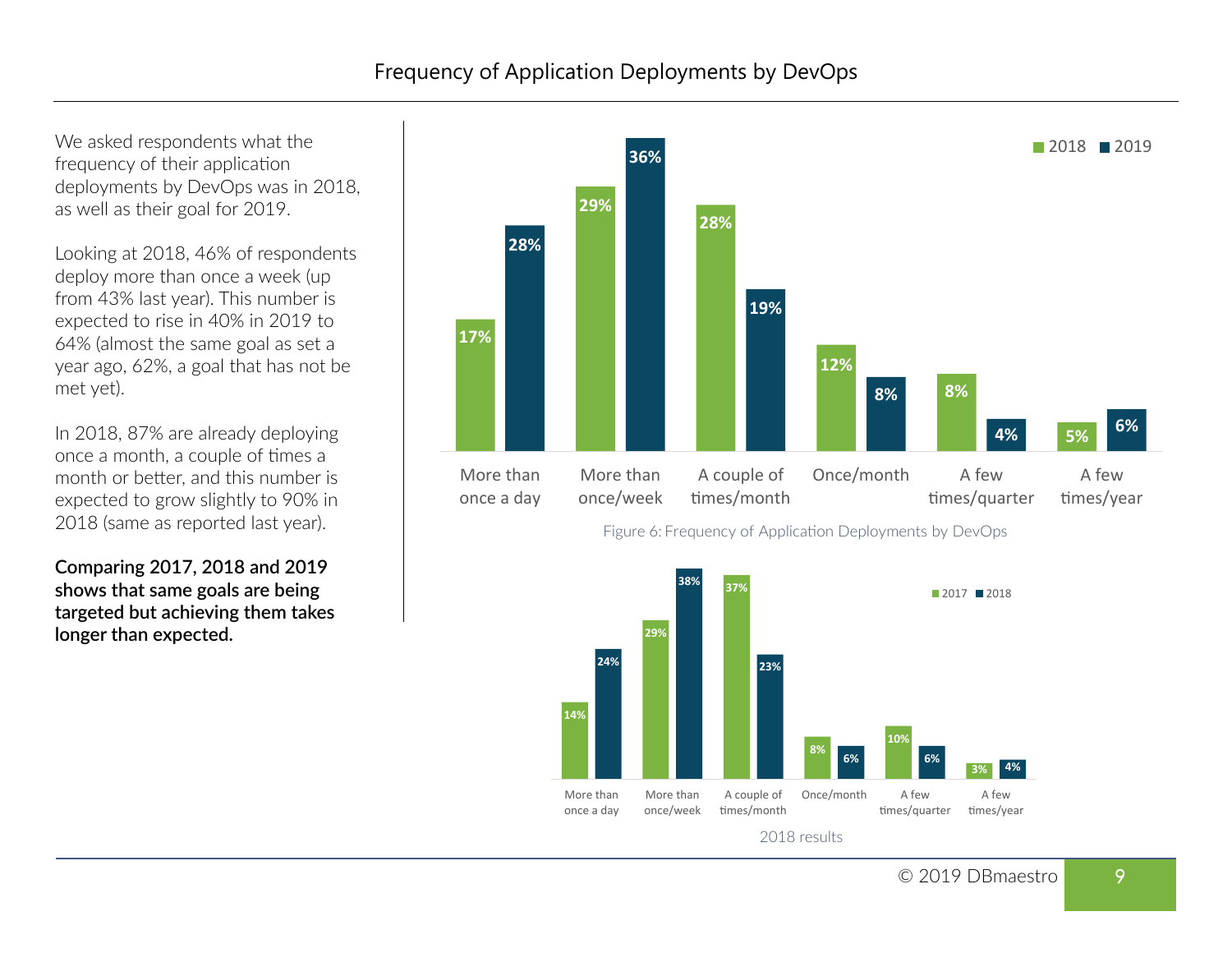## Most Popular Databases



- MySQL (13% to 17%)
- PostgreSQL (9% to 12%)
- Amazon RDS (4% to 7%)
- Azure DB  $(4.5\% \text{ to } 6.1\%)$

Trending Down – on premise commercial databases:

- Ms SQL server (21% to 18%)
- Oracle (20% to 12%!)
- DB2 (6% to 3%)



**4% 3.7% 3% 1% 1% 0.9% 0.6% 3%**

Amazon RDS Cassandra

> HBase **CouchBase** CouchDB Informix Other

SAP (Sybase) Adaptive Server...

© 2019 DBmaestro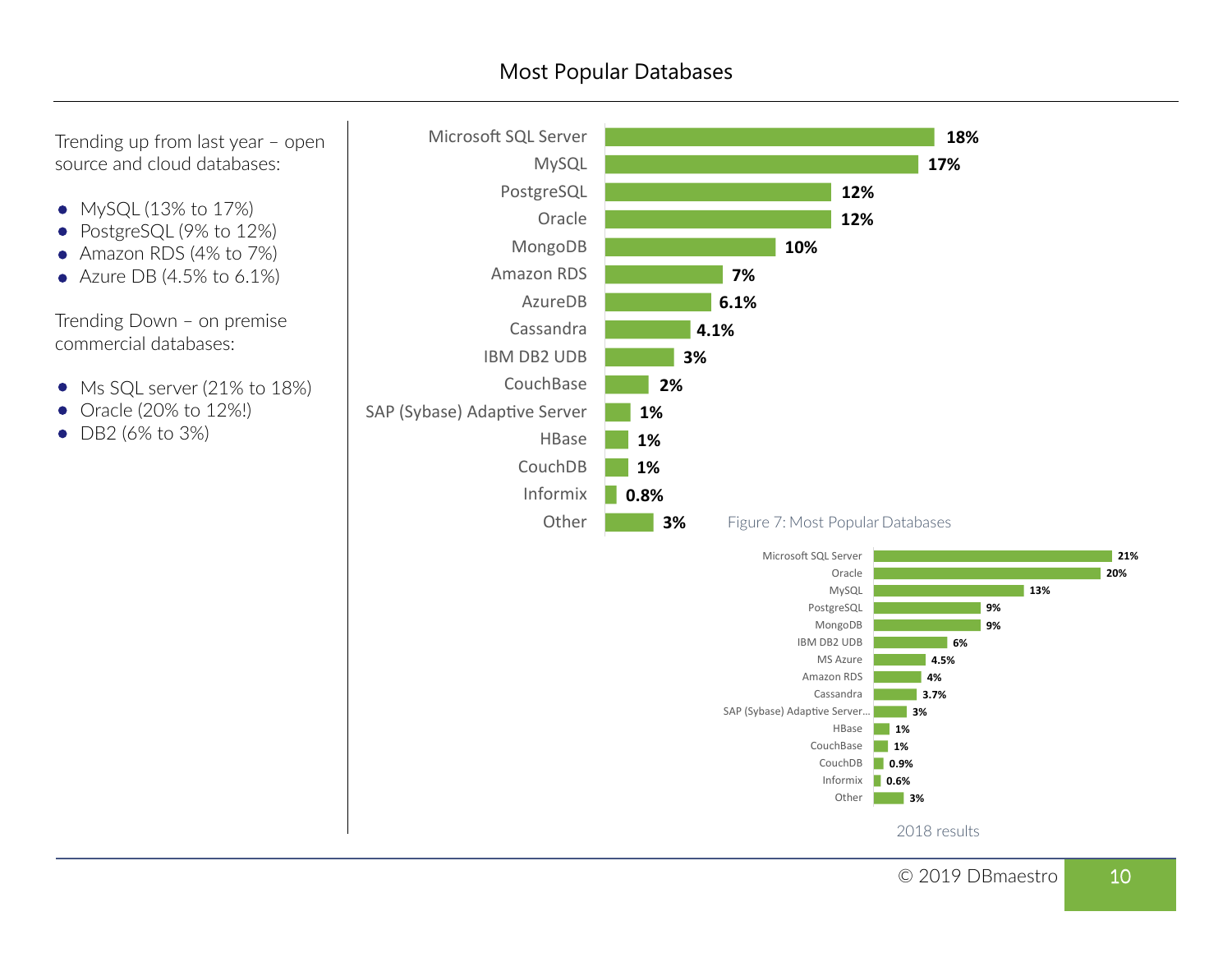

What stands out when looking at how DBAs spend their time is that the pie chart that **was** almost "equally" split between these top six activities in 2018, is being **shifted into change delivery, at the expense of security.** 

This makes a lot of sense with DBAs being pulled into higher cadence processes, as CI/CD is being implemented faster than automated processes for the database. The first to suffer from this shift is the focus on security, followed by database optimization.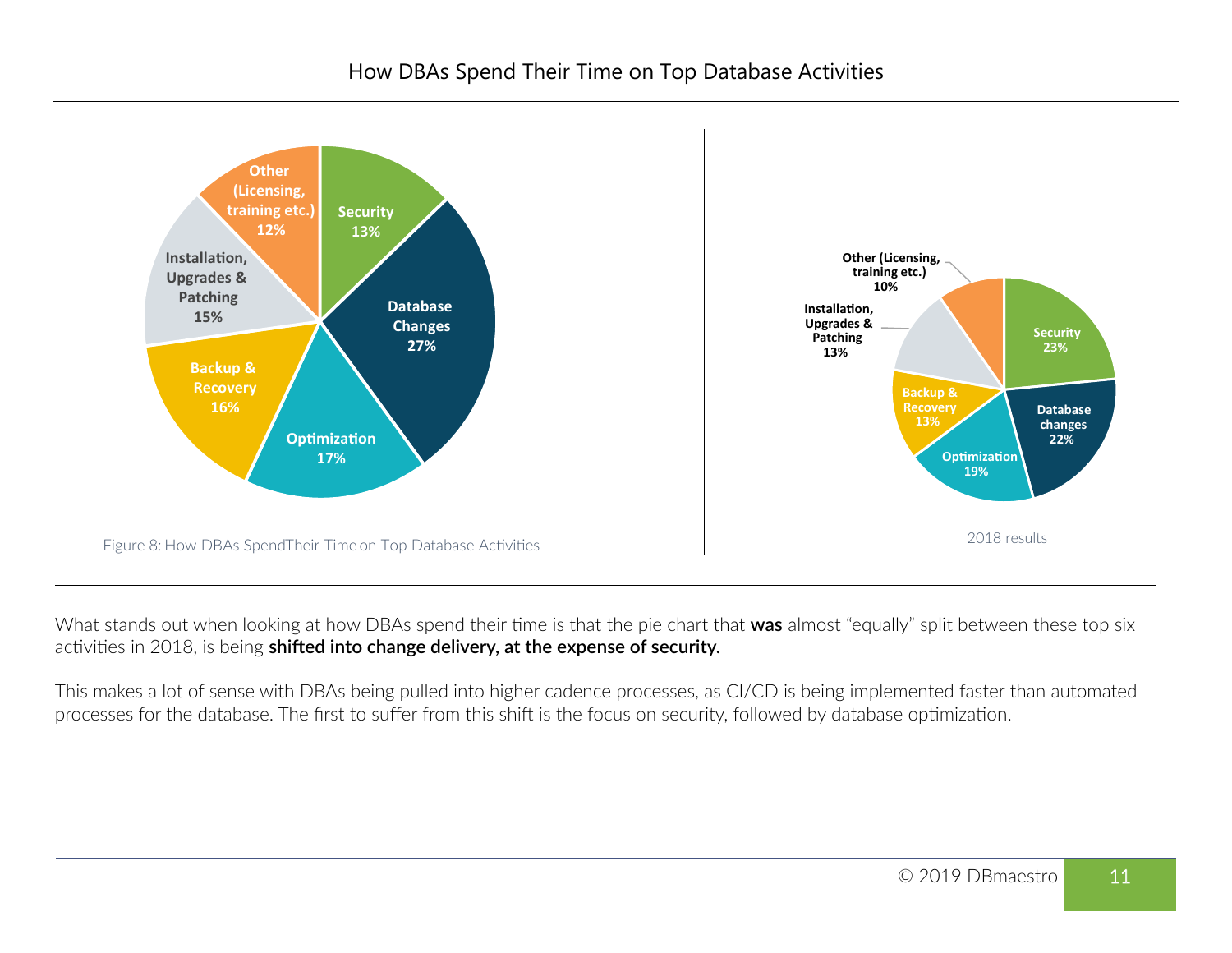

The top three risks when deploying database changes account for 70% of the biggest risks, and include: Downtime (25%), Performance impact (23%) and Data loss (22%).

No significant change in risk perception from 2018.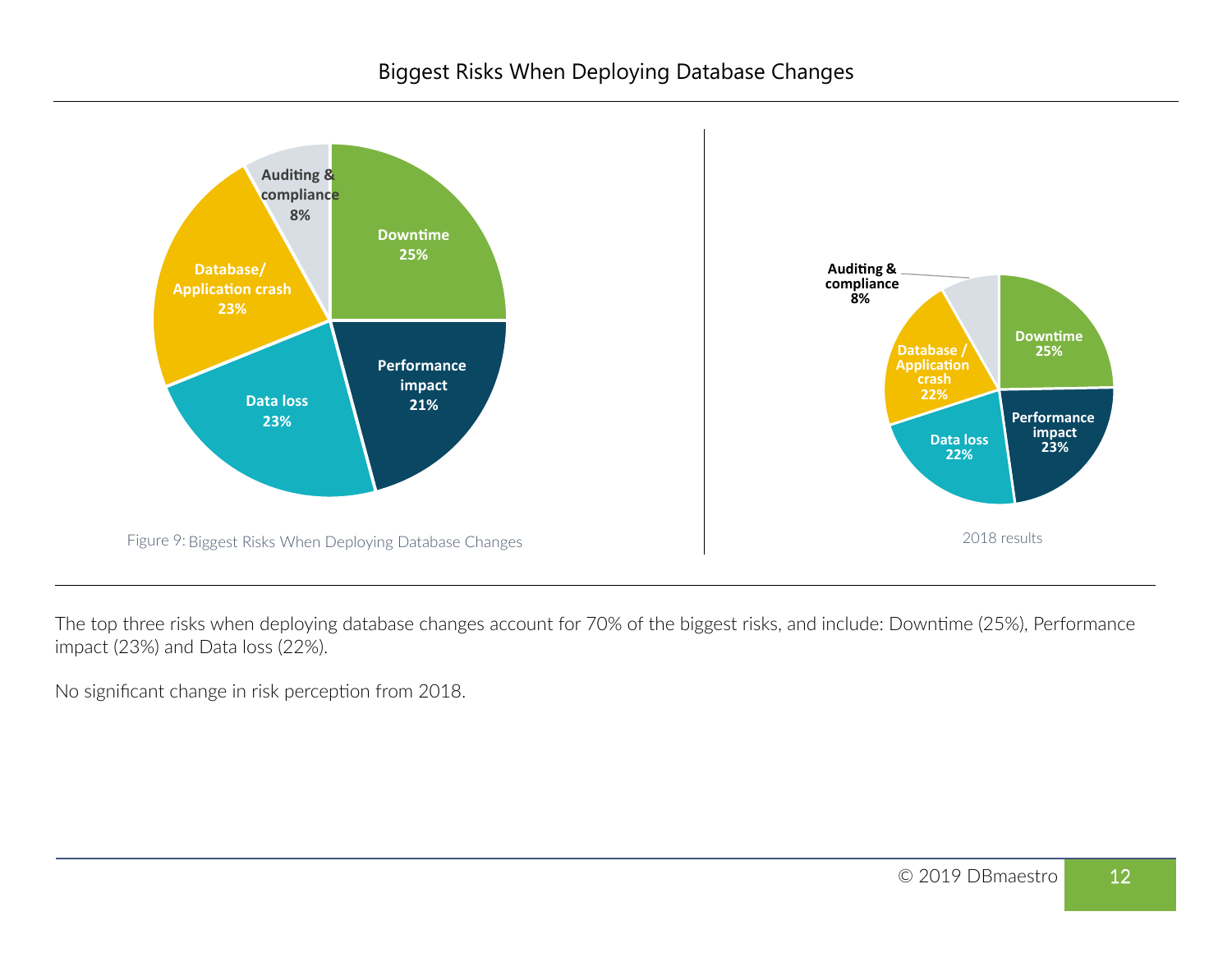There are plenty of reasons that can cause errors when making changes to a database. We asked to pick the top three, and one stood out – **failures due to configuration drifts** (something that works in one environment fails on the next due to configuration inconsistencies).

All of these issues have long been solved in the world of code development and release. Companies will need to find ways to introduce similar solutions for their database to help reduce if not eliminate these causes for errors.

*The question was changed from previous survey, so no comparison to 2018 is attached.* 



Figure 10: Top Reasons For Errors When Making Changes to the Database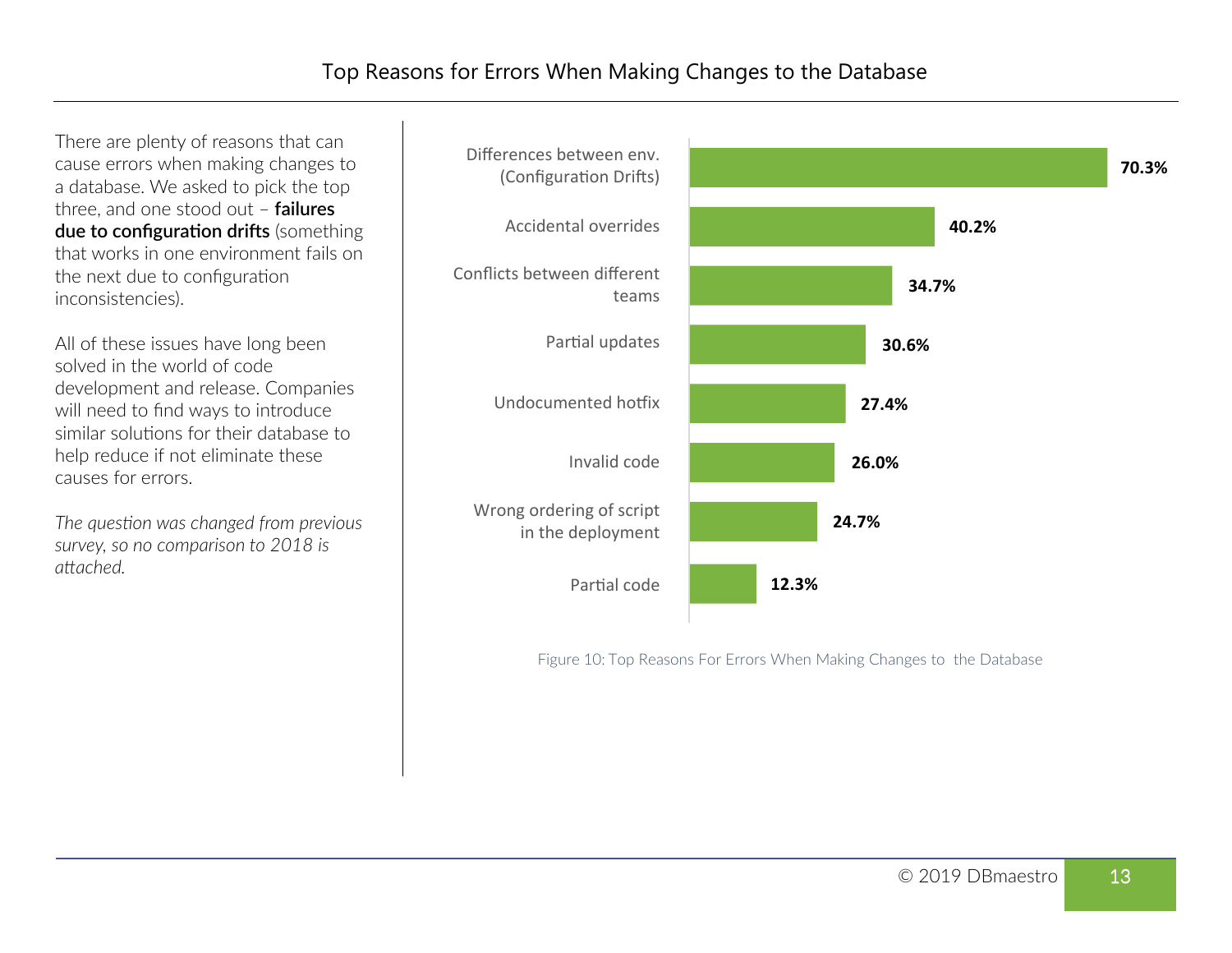

Database crash on a regular basis and only 27% of respondents said they didn't have a problem in at least over a year (up from 23% in 2018, good news!)

A quarter (25%) had a problem in the past month, and almost half (46%) in the past 3 months. Overall, no significant change from 2018 .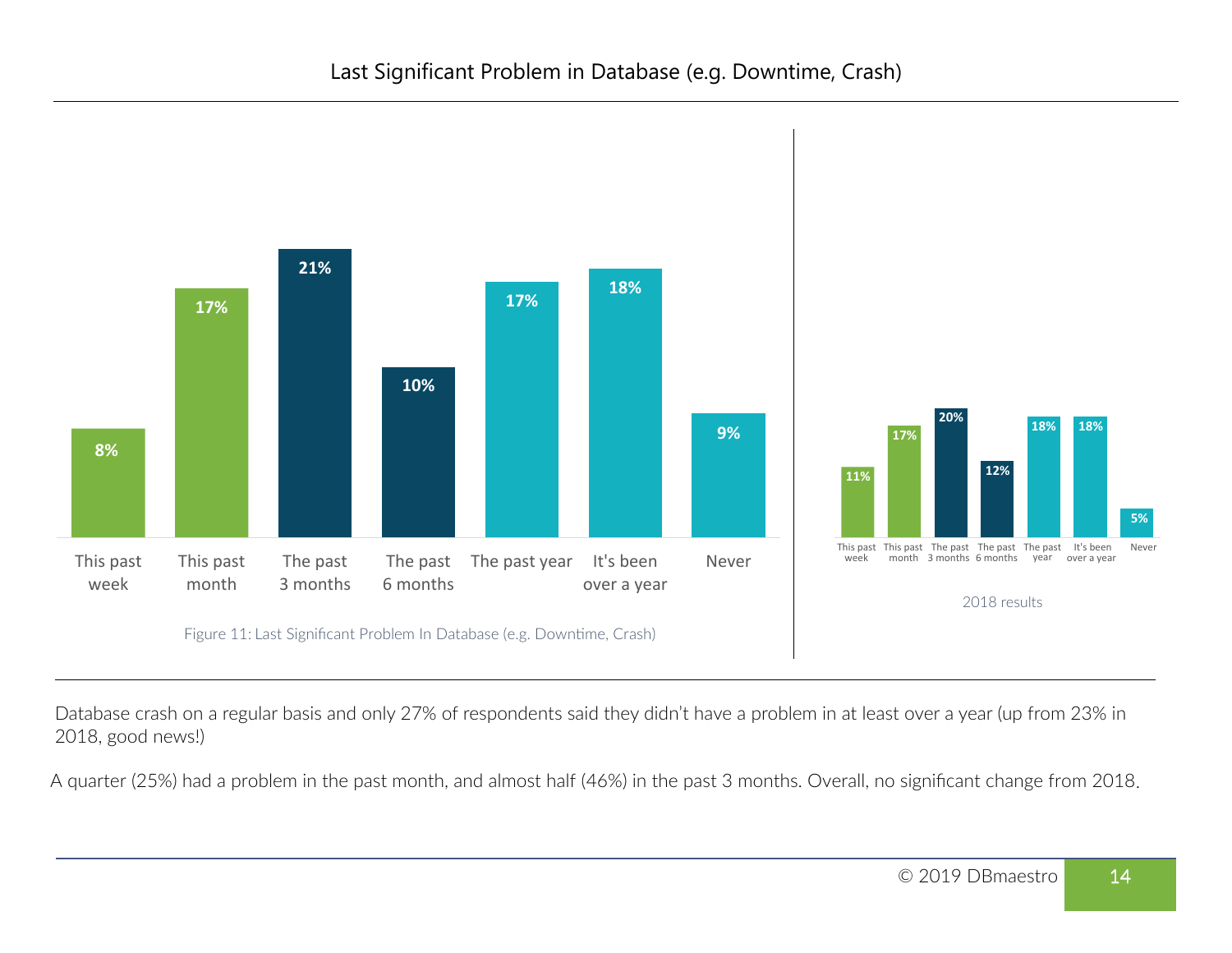Looking at the longest time it takes to recover from database problems in the past 12 months, over half (52%) recovered within 5 hours or less, and 33% took more than 6 hours.

What we see here is that the bulk of issues can be solved in less than 6 hours (still, a chunk of time if you are down). There are still a significant (>30%) number of issues that take days to solve, in fact, that number has increased since 2018.



Figure 12: Longest Time to Recover From Database Problems (Last 12 Months)

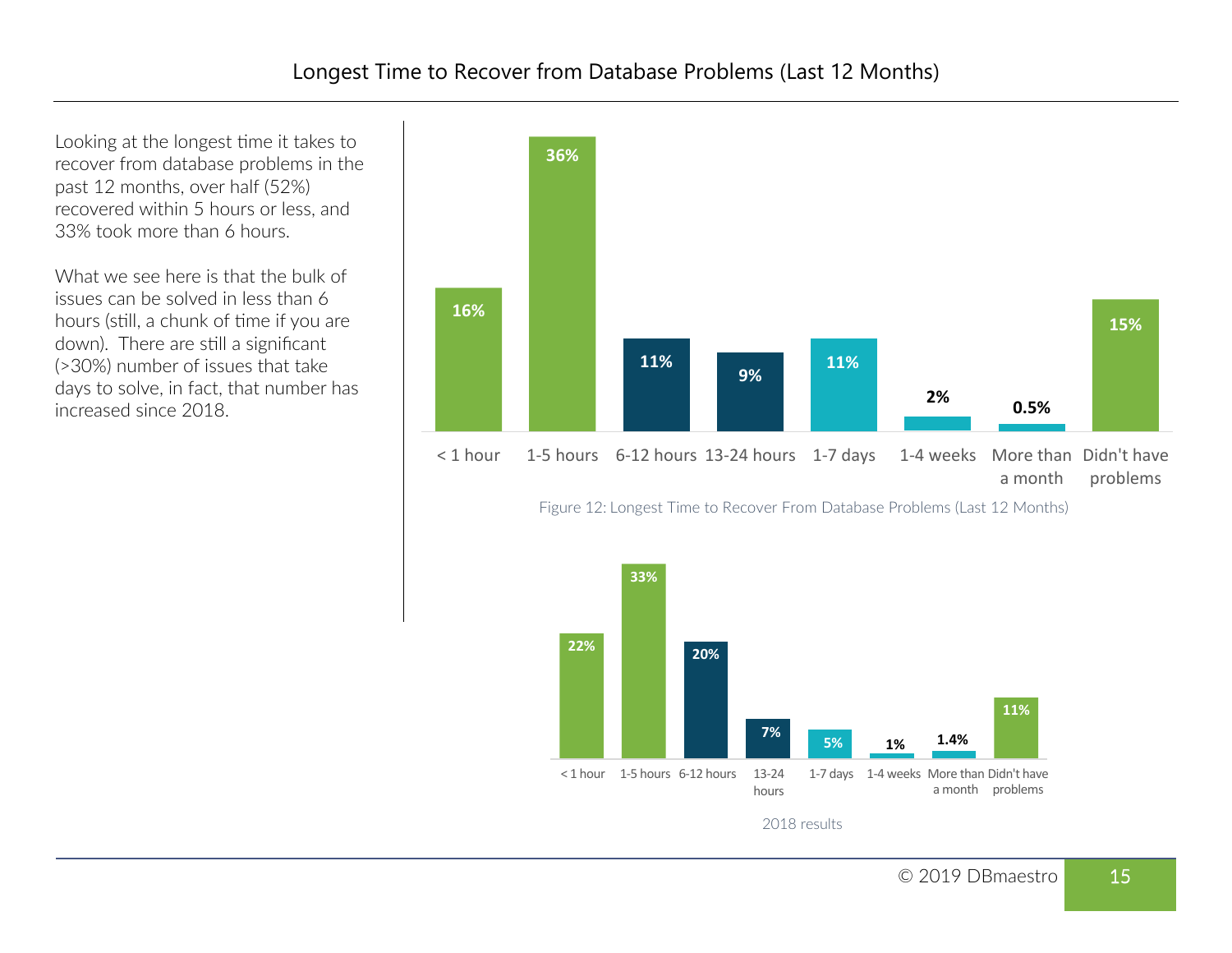After looking at the longest time it takes to recover from database problems (see page 15), we asked respondents how much time on average it takes to recover from these problems.

77% of problems were resolved within 5 hours, and 23% took longer.

Overall trend shows that on average it takes longer to recover from problems in comparison to last year, with more issues taking close to 24 hours to conclude which correlates well with longest time to recover from problems.





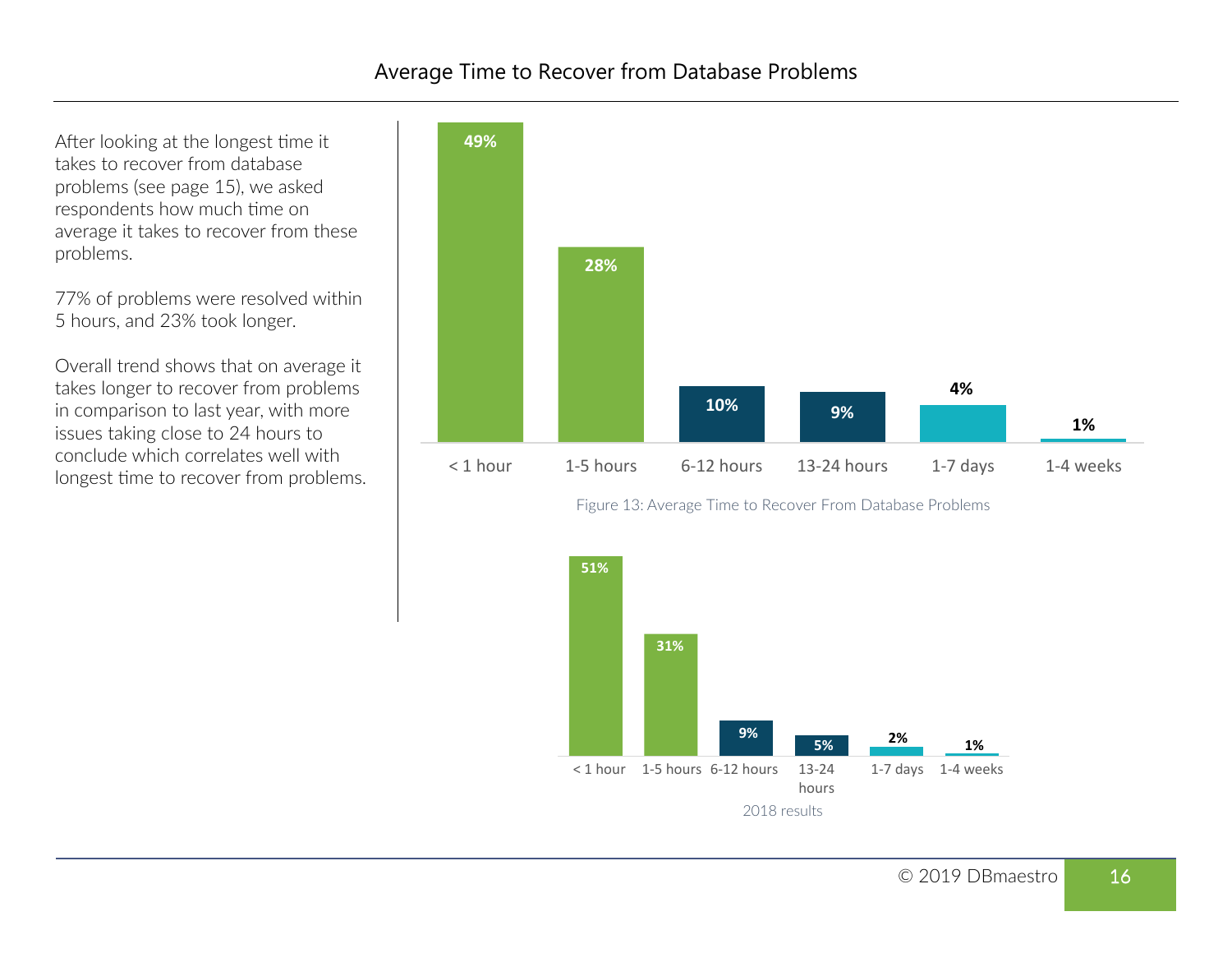

DBAs are still king of their database, with 49% of respondents saying only DBAs are allowed to make changes to the database.

This number is declining from 59% last year, with DevOps teams taking most of that gap under their responsibility! Great news for DevOps and a welcome progress.

As DBAs spend close to 30% of their time delivering changes (see page 11), organizations still need to find ways to solve the tension between development needs to drive faster releases (see page 8) and the DBAs being the bottleneck of this process.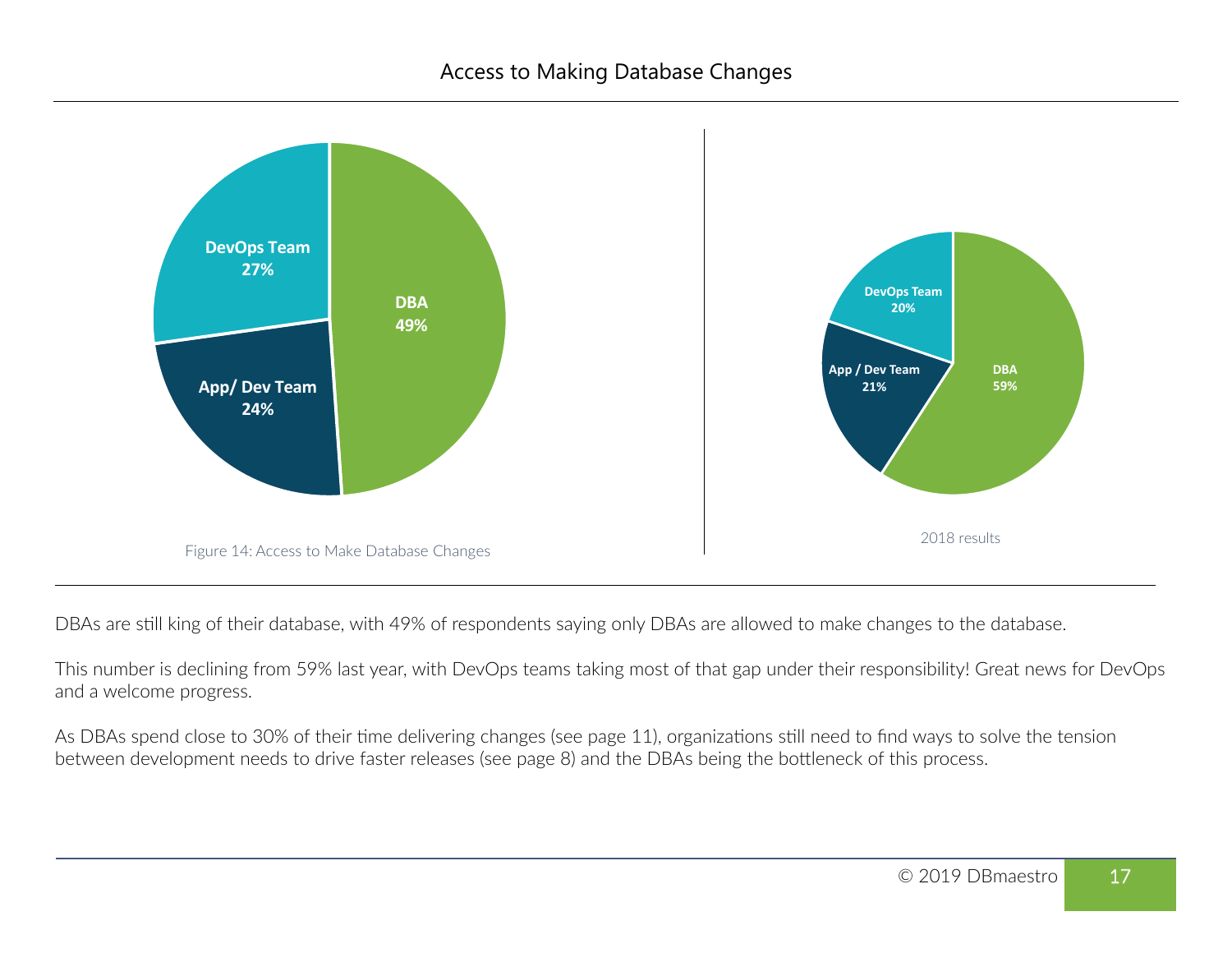

Execution of scripts is still the main method of performing changes to the database (44%, dropping from 51% last year). Automation tools are in charge of 32% of change updates, with no significant change from 2018.

**The shift from scripted updates to manual execution of SQL command is counter-intuitive given the emphasis of automation in the marketplace.** A possible explanation could be attributed to cycle of implementation automation, then pulling back after realizing its more complicated than that. E.g. Overriding changes by other teams, or hot-fixed environment (see page 13)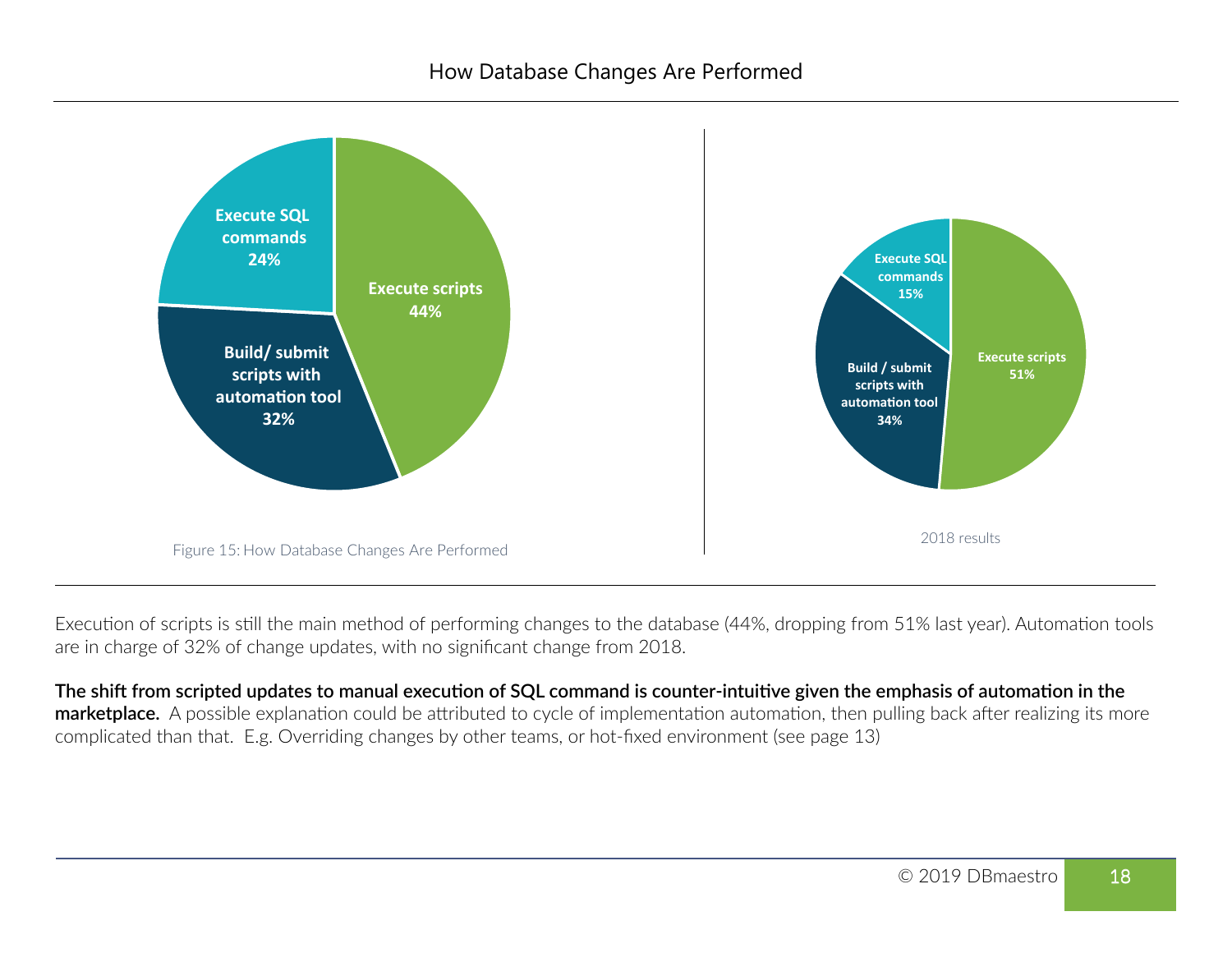While DevOps has been widely adopted to quickly deploy development changes, when it comes to databases only 12% of respondents are able to deploy database changes daily.

A quarter (28%) of respondents are not able to deploy more frequently than a month.

The majority (59% compared to 64% last year) are able to deploy database changes a few times a month or better.



Figure 16: Deployment Frequency of Database Changes

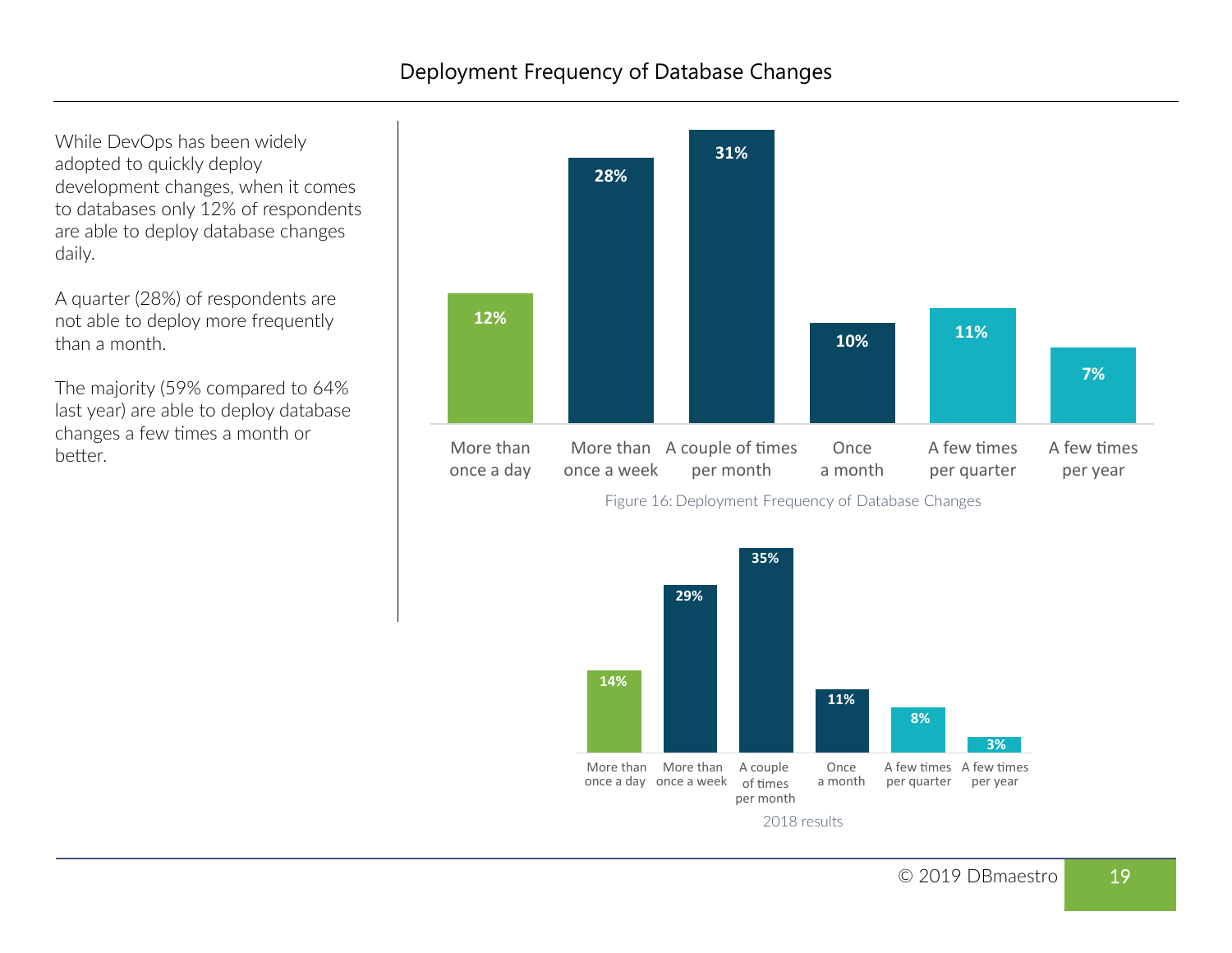### Frequency of Database Changes vs. Last Database Crash



Looking at the amount of database failures, we can clearly see that the amount of failures increases as the frequency of database deployment.

With 24% of database changes being done manually, and 44% semi-automatic (manual execution of script) (see page 18), this comes as no surprise.

As companies are looking to increase the deployments frequency in 2019 (see page 9), they will need to find ways to automate their database release with additional safety nets, in order to reduce the number of database related errors.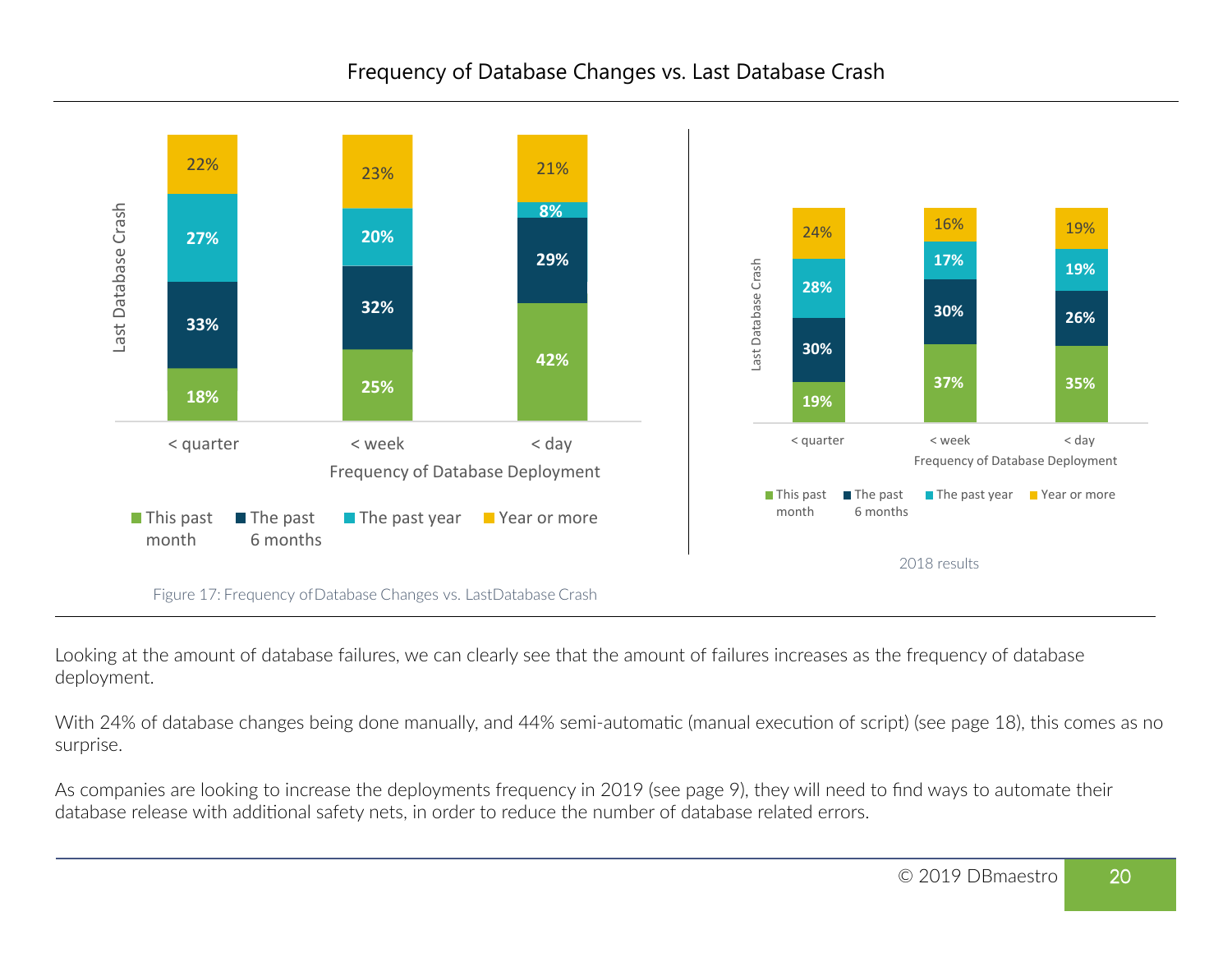

Database changes can lead to errors, and only 16% feel fully confident while making changes and show "No fear." (almost the same as in 2018).

**Unfortunately**, almost half (44%, up from 36% last year) fear making changes with at least half the changes they deploy. This is attributed to the more challenging issues reported in the passing 12 months (see pages 15 and 16)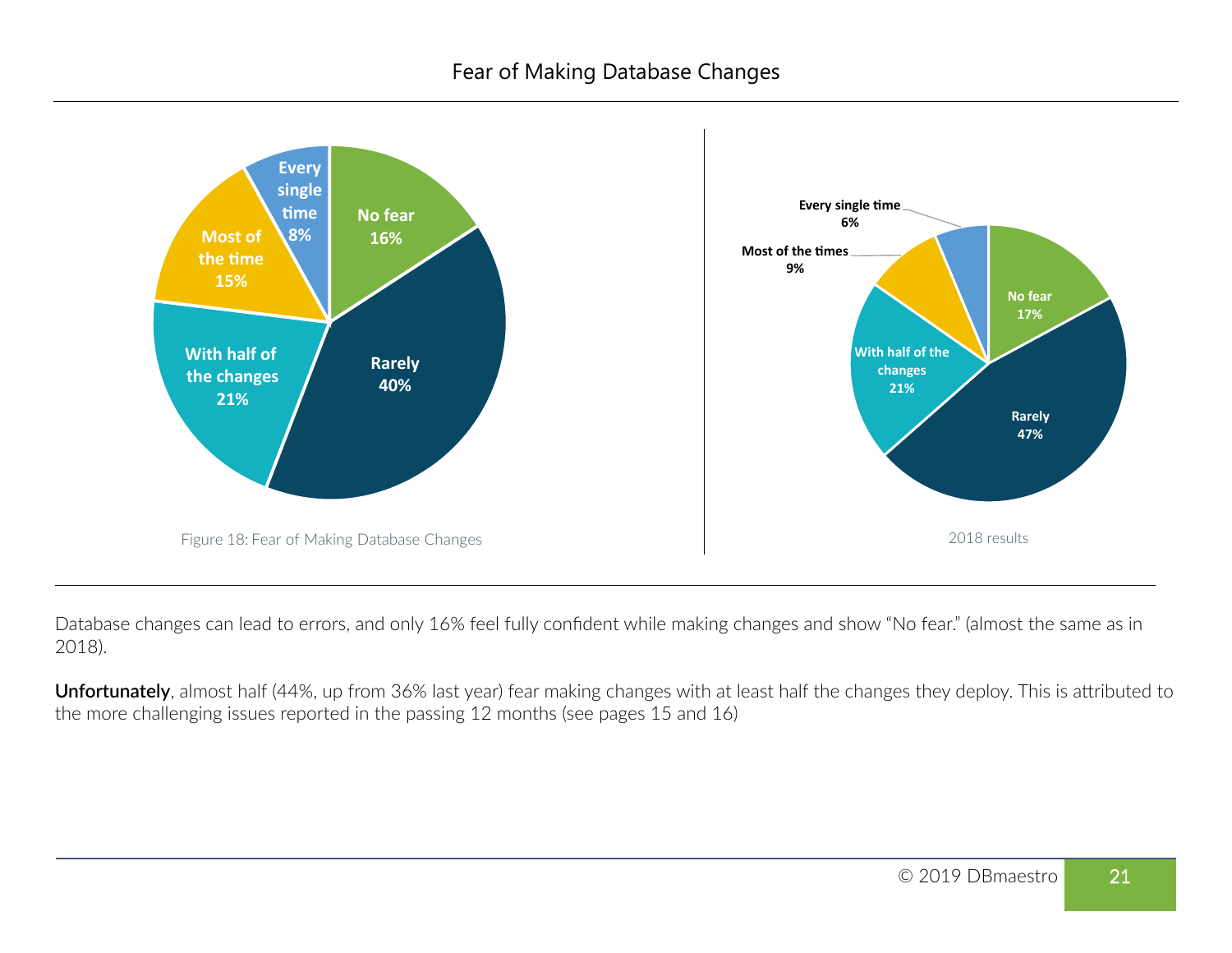

This 2019 survey is based on replies from a balanced and diverse representation of roles in the organization – from DevOps people being a third, DBAs representing a quarter and developers a sixth, as well as release managers, IT teams and compliance officers.

More than half (59%) of the respondents are managers, directors, VPs and C-level executives.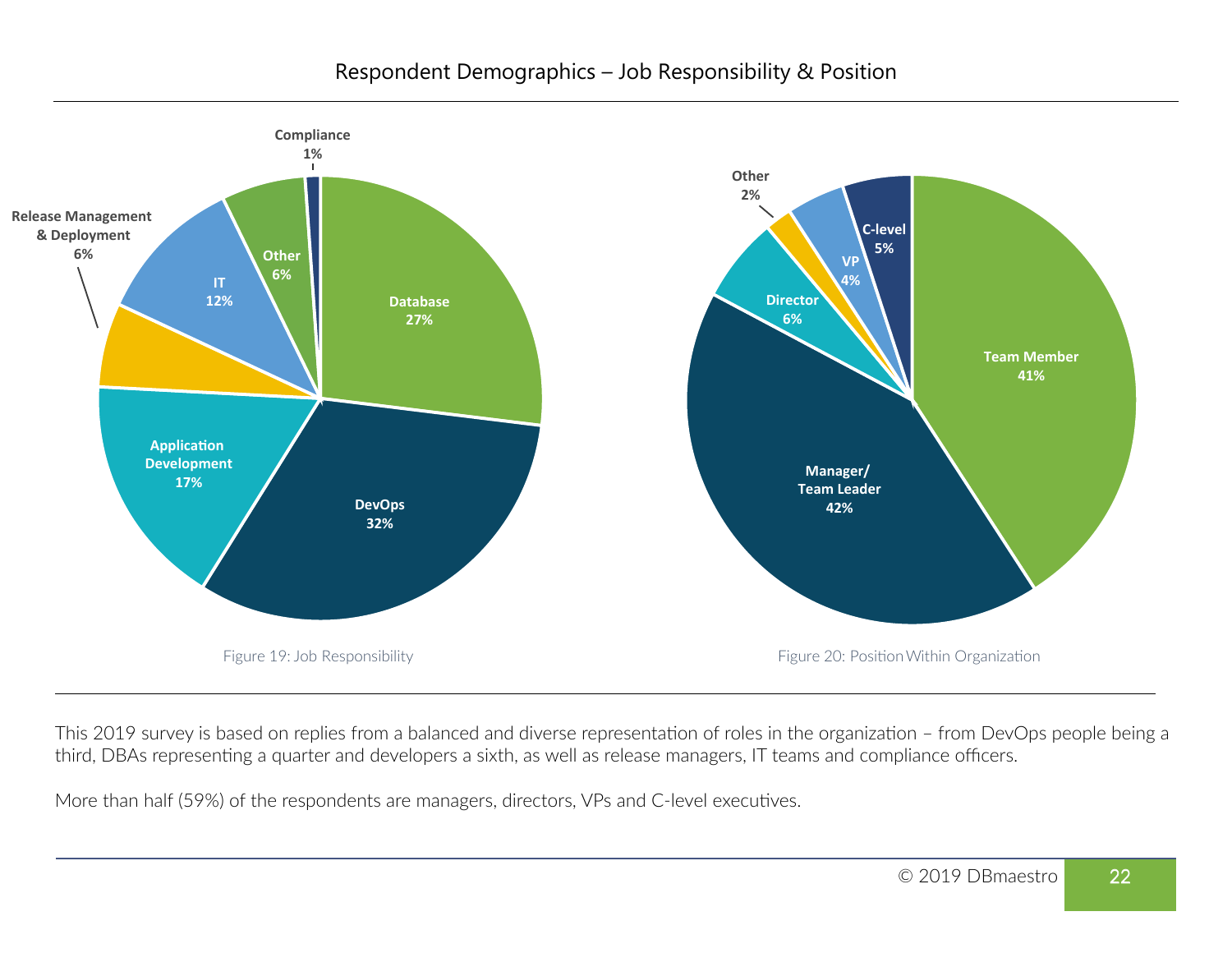Over half of the respondents (55%) are from companies of 1,000 or more employees.

Financial Services, IT and Banking account for over half (57%) of the respondents.